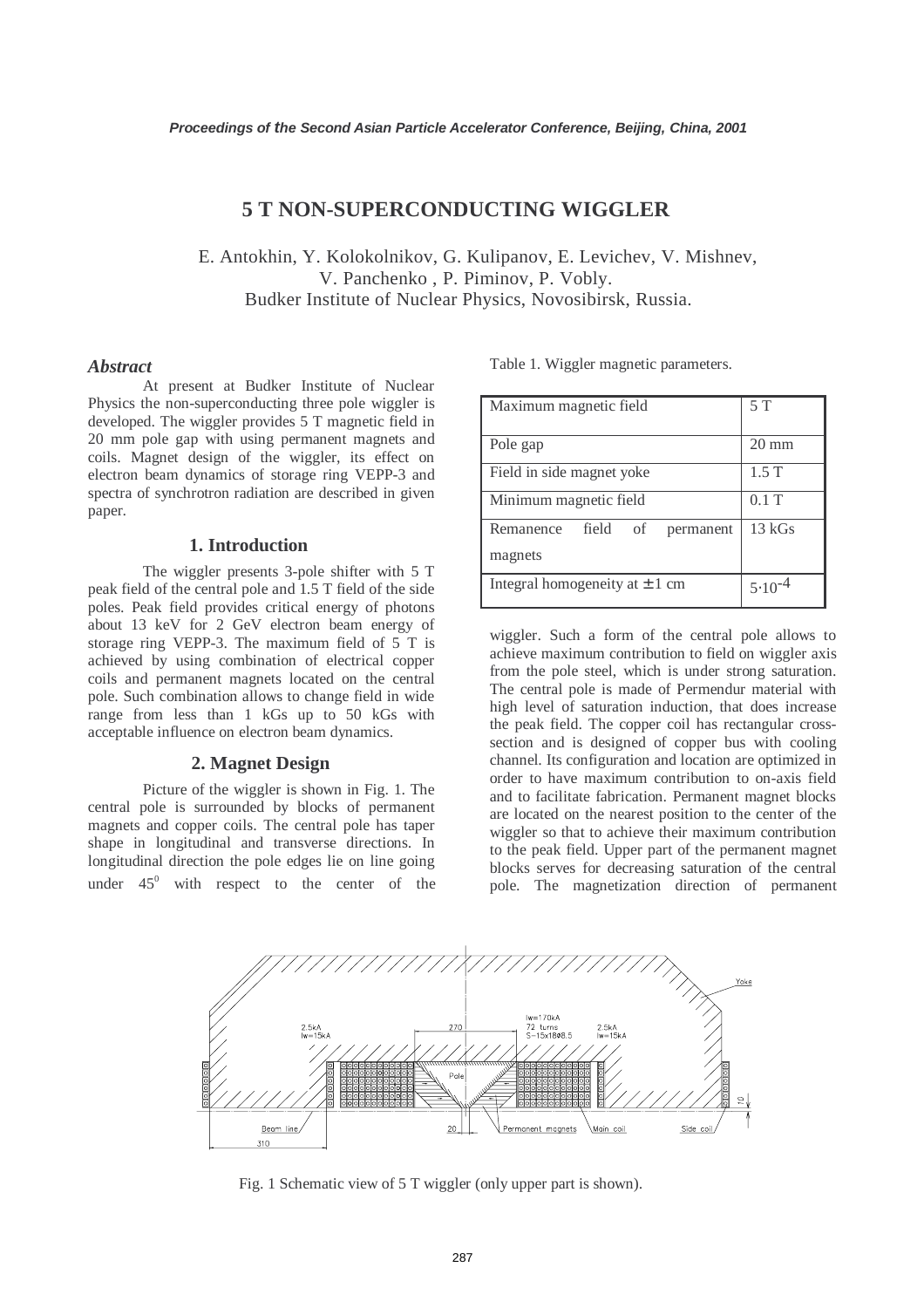| Total length                                      | 1360 <sub>MM</sub>       |
|---------------------------------------------------|--------------------------|
| Pole width in transverse direction                | $70 \text{ }\mathrm{nm}$ |
| Pole width in longitudinal direction              | 20 <sub>MM</sub>         |
| Bus current                                       | 2500 A                   |
| Number of amper-turns                             | 72                       |
| Dimensions of copper bus:                         | $15\times18$ ,<br>mm     |
| Power: for 4.5 T peak field<br>for 5 T peak field | 55 kW<br>100 kW          |

Table 2. Wiggler design parameters.

magnets is parallel to horizontal plane and directed towards to the center of the wiggler. So there is no demagnetization of permanent magnet by general (vertical) component of magnetic field. The horizontal component of wiggler field does not increase 10-12 kGs and does not lead to demagnetization of modern permanent magnets. In transverse direction the central pole has width of 7 cm that is necessary to provide required homogeneity of magnetic field in that direction.

 Feature of this type of wigglers is residual magnetic field at zero coil current due to permanent magnets. This field has non-zero integral and can be compensated by main or side coils. At low energy of electron beam it can lead to distortion of beam optics and necessity to compensate one. In our case the residual field does not increase 1 kGs and does not influence on beam optics.

The magnetic and design parameters are given in Tables 1 and 2 correspondently. Fig. 2 and 3 show the longitudinal and transverse distribution of magnetic field correspondently.

# **3. Wiggler influence on beam dynamics.**

 Table 3 presents the linear optics parameters of storage ring VEPP-3: original parameters, disturbed parameters due to the wiggler set up and parameters



Fig. 2 Longitudinal distribution of magnetic field.



Fig. 3 Transverse distribution of magnetic field.

after the distortion compensation. As one can see the original and disturbed parameters differ for several percents. The distortion can be compensated by elements of the magnetic lattice according to power supply system.

|        | Table 3. Linear optics parameters for storage ring |  |  |
|--------|----------------------------------------------------|--|--|
| VEPP-3 |                                                    |  |  |

|                             | Original<br>lattice | <b>Disturbed</b><br><b>lattice</b> | Compensated<br>lattice |
|-----------------------------|---------------------|------------------------------------|------------------------|
| $V_X$ ,                     | 5.146753            | 5.127541                           | 5.146748               |
| $V_{Z}$                     | 5.180953            | 5.196997                           | 5.180948               |
| $\beta_x$ , m               | 3.718               | 3.57                               | 3.733                  |
| $\beta$ <sub>z</sub> , m    | 1.994               | 2.206                              | 2.153                  |
| $\alpha_{\rm X}$            | 1.459               | 1.248                              | 1.328                  |
| $\alpha_{Z}$                | $-0.947$            | 1.061                              | $-1.047$               |
| $\eta_X$ , m                | 0.847               | 0.787                              | 0.848                  |
| $\alpha$ , 10 <sup>-2</sup> | 7.337               | 7.337                              | 7.233                  |
| $C_X$                       | $-5.185$            | $-5.212$                           | $-5.233$               |
| $\rm C_Z$                   | $-6.069$            | $-6.152$                           | $-6.183$               |